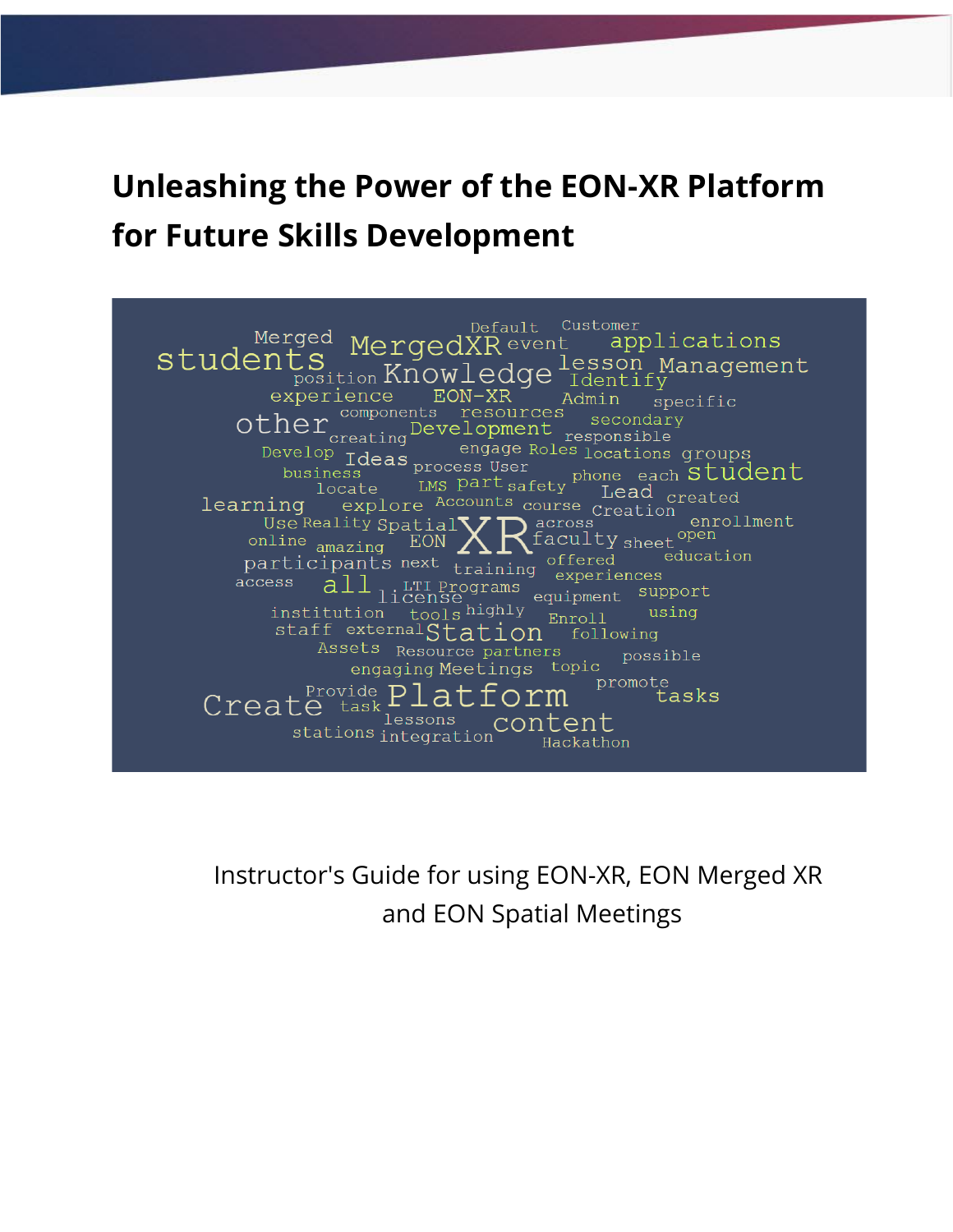### Introduction



The EON-XR Platform is an amazing gateway to a wide range of unique instructional applications of extended reality (XR), EON Merged XR and EON Spatial Meetings. The current Version 9 release, when matched with other scanning, artificial intelligence and translation technologies, opens the metaverse for highly creative and engaging learning experiences for all students.

The EON-XR Platform Stratum contains 5 distinct stations for exploring, gathering resources, managing, creating, and disseminating amazing XR content. These five stations are: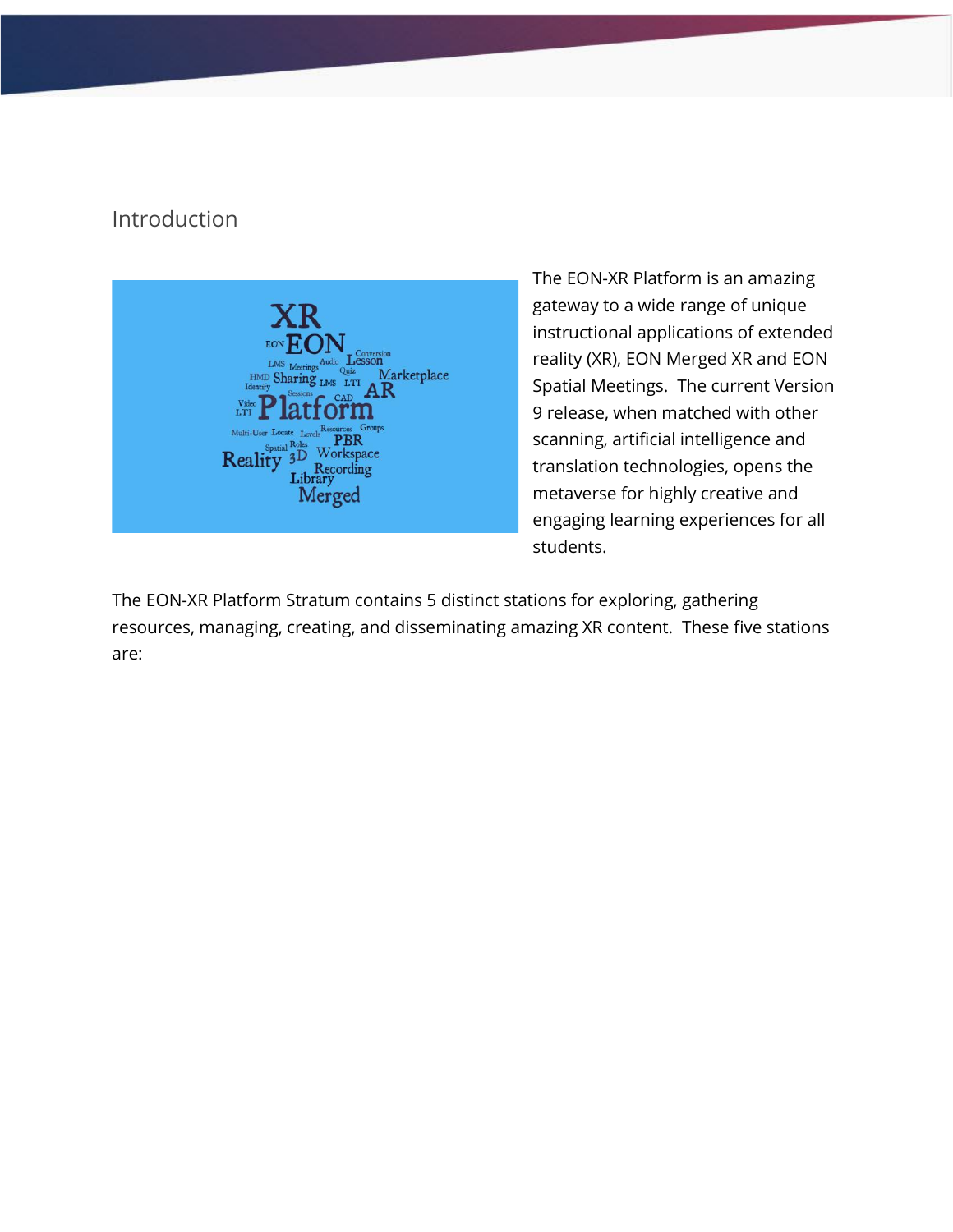

#### **Stations Defined**

Foundation Station - Fundamentals of the XR Platform

- Library
- Resources
- Downloads
- Workspace
- Create

Resource Station - Toolbox - Overview of Assets for Content Creation

- XR Library
- Marketplace
- Importing Assets
- PBR Assets
- CAD
- Other Sources

Creation Station

- Lesson Setup
- Navigating the Build Template
- Annotations as Building Blocks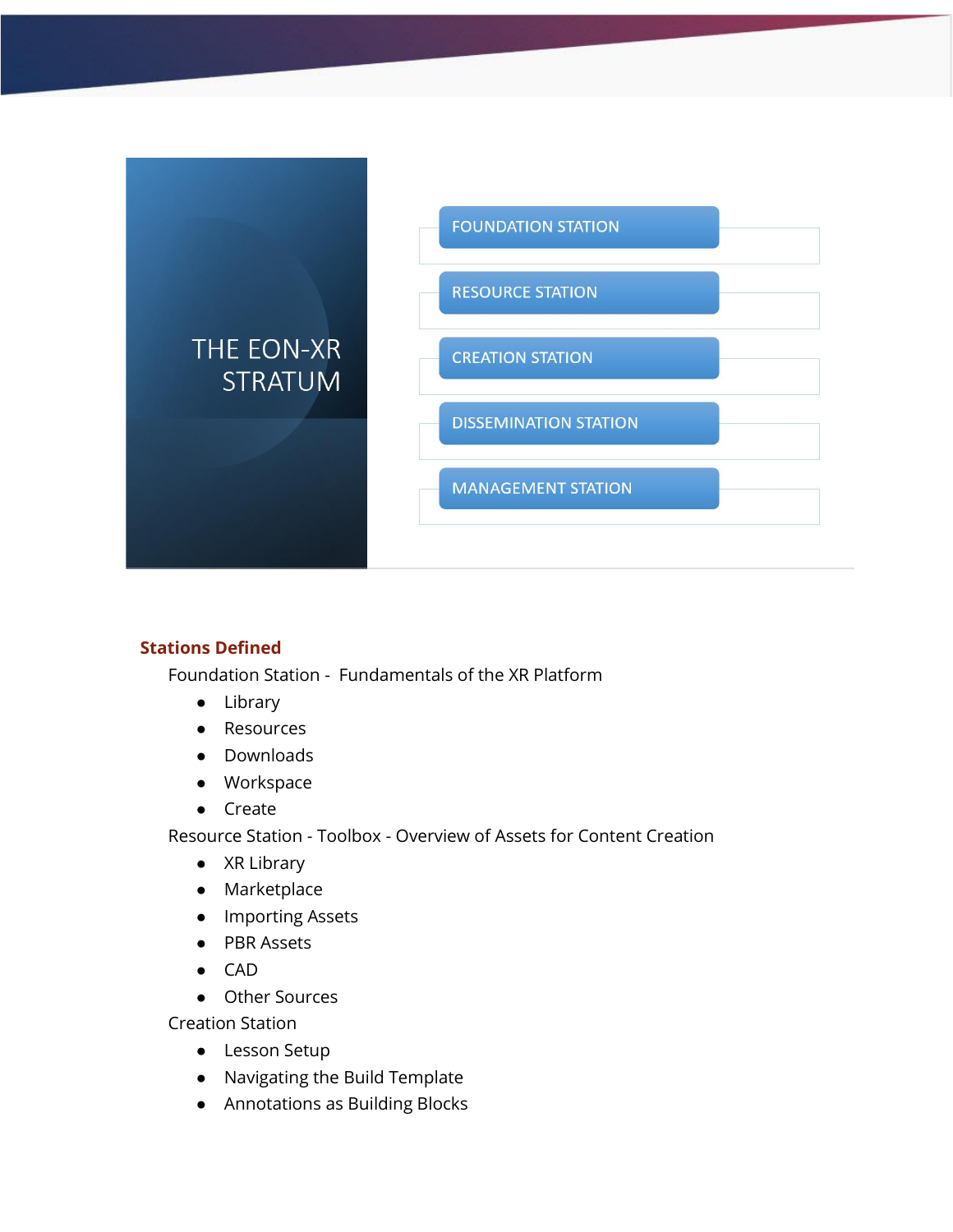- Audio
- Video
- Identify
- Locate
- Quiz
- 3D Recordings
- EON Merged XR
- EON Spatial Meetings

Dissemination Station

- Sharing Lessons
- Multi-devices
- XR, EON Merged XR, EON Spatial Meetings
- Documentation

Management Station

- User Management
- Roles
- Groups
- LTI to LMS

In this document, you will find a number of ideas and methods that you can use and adapt in a variety of ways to create your own XR experiences, all from the single EON-XR Platform.

#### **Foundation Station Ideas**

- **Faculty/Staff Accounts:** Create accounts for all faculty and staff and encourage them to experiment with the platform to become aware of what XR actually is. This is in addition to the original educator course. These users may create content or they may just explore, but the outcome is that they are conversant about XR and how it can be used to support student learning.
- **LMS Management:** Use an LTI integration to maximize and simplify student access to the platform through your learning management system. EON can support you with this process to enable as many students as possible to access and experience XR first hand.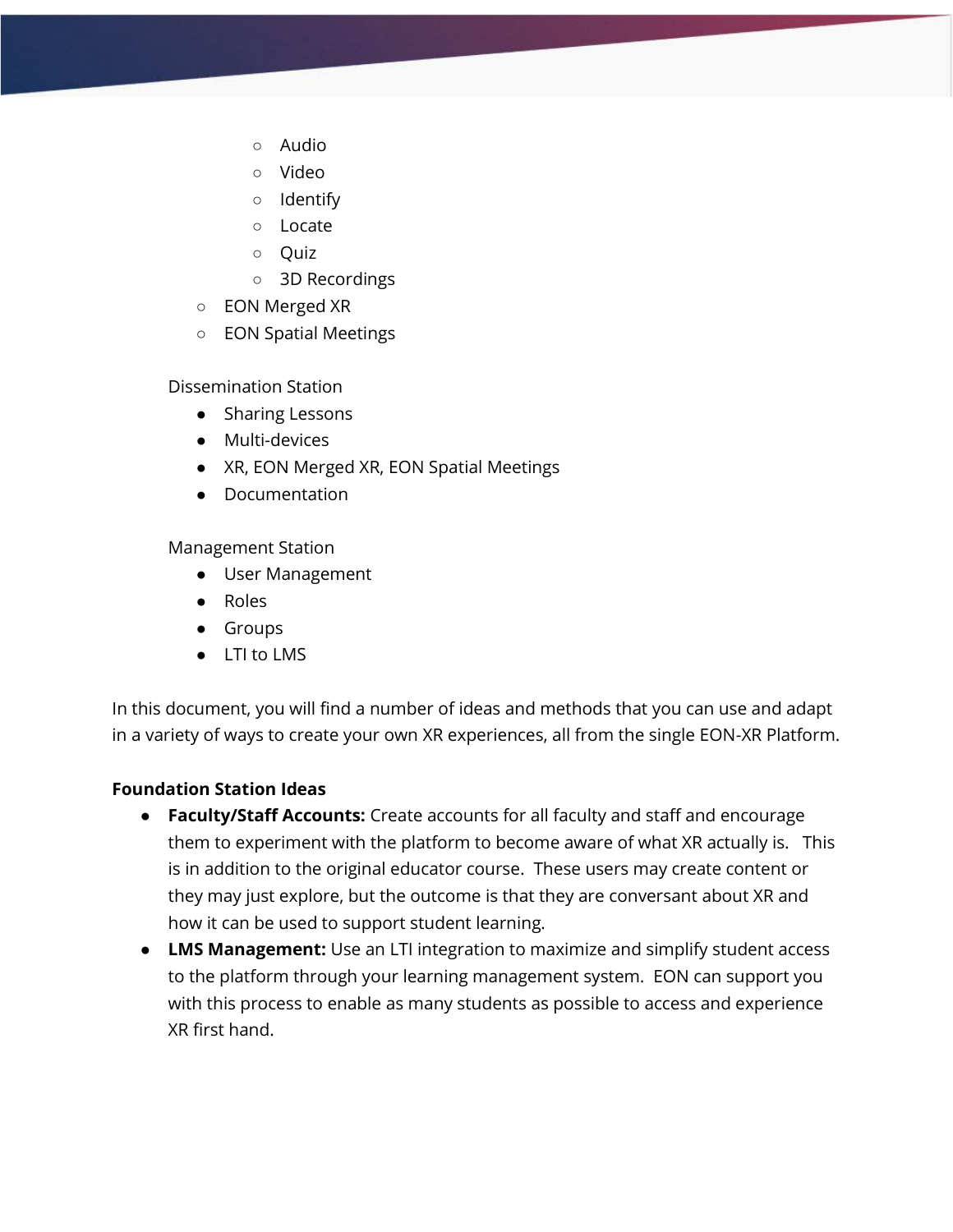#### **Resource Station Ideas**

- **EON-XR Platform Lead Admin Training:** The benefit of Lead Admin training is the engagement of a champion for the implementation of XR and to serve as a visible source of support for administrative tasks such as passwords, user management, marketplace resources and other leadership roles. It is a great idea to invest in this position along with training and coordination from EON Reality Customer Success team members.
- **Student Orientation Program:** Create an XR Exploration Orientation Event for new and existing students. Promote it through student newsletters, email, or other means. This event would be non-credit and is offered to encourage students to explore XR applications and to become aware of the platform. All students who participate in this event offered as a remote online experience would receive an EON XR Platform License for their use in schoolwork and classes.

#### **Creation Station Ideas**

- **Targeted Instruction:** Create lessons and applications that provide "extra" help and resources that focus on engaging students who are struggling with course content.
- **Summer Camps:** Create summer camps for students focused on creating content in the XR Platform. These are open to age groups or other demographic groups that are not part of the normal student body. This is another promotional opportunity for your institution to engage with your community. All participants would receive a XR Platform license
- **XR Hackathon:** Sponsor an EON-XR Platform Hackathon to have participants create 25 "highly engaging" applications in an 8 hour workshop. Provide participants with a license, promote the event to other organizations, enroll all participants.
- **XR Content Development Teams:** Identify specific tasks for lead administrators, key faculty and other staff to coordinate regularly to identify top applications created by faculty, staff or students to highlight best practices, and to expand usage across the curriculum and for cross-curricular integrations. (i.e. safety procedures across all CTE programs)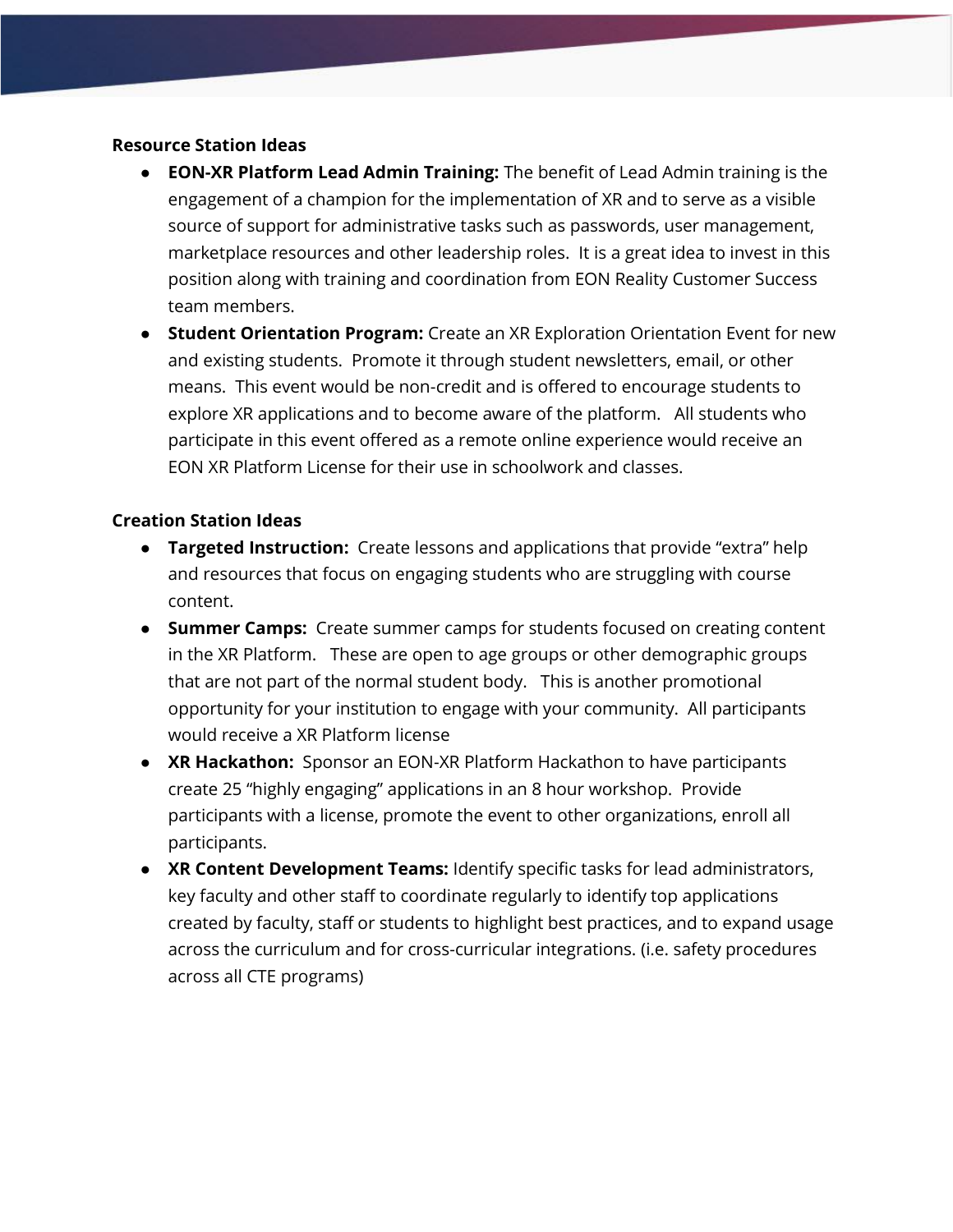#### **Dissemination Station Ideas**

- **Student Pathways:** Create a dual credit/dual enrollment pathway with secondary education providers. Enroll secondary students into your institution as content creators and partners as part of a special program aimed at helping secondary students see what is possible at the next level of education.
- **The XR Meeting:** Create lessons and invite students to join in the XR App. Alert them to be prepared to present and discuss the application and expanded discussions at higher levels. In future releases of the platform, conduct spatial meetings guiding students from afar using AR capabilities.
- **Group Power:** Create unique user groups in the platform to excite users, develop a team, create power user groups, or other determiners that helps students access and use the platform not only as consumers but developers of content for their own research and learning.

#### **Management Station Ideas**

- **Enrollment Management:** Default enrollment process By default, all students with valid institution emails will be provided with an EON XR license that allows them to create and explore XR applications on their own and as part of class assignments.
- **Professional Development Programs:** Provide faculty and staff professional development opportunities focused on integration of XR into the curriculum. This would have more content applications created to engage students.
- **Workforce Development Programs:** Create a Workforce Development Event to promote your capabilities using XR to your business and industry partners. Create groups within your XR Institute for each external customer group. Lead admin can manage adding users and content from external clients. This could be a ½ day online workshop for business and industry. All enrolled participants get an EON XR Platform license to explore and utilize for a set time period.
- **EON-XR Platform GGP Lead Strategist Position:** Designate a single point of contact responsible for managing XR projects, events, data management, other initiatives, etc., either as *part of Lead Admin Role* or as other position. This person is responsible for all aspects of the integration